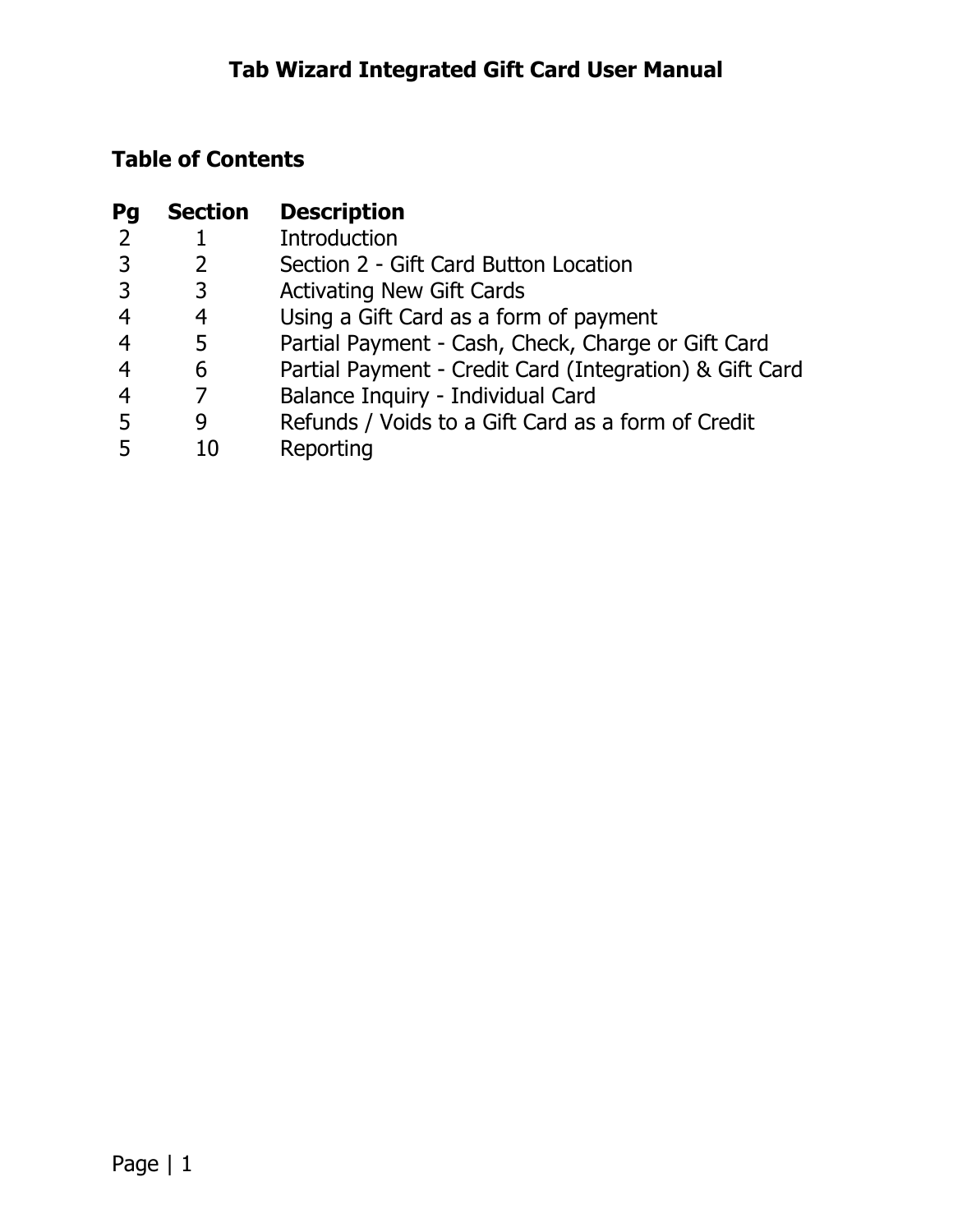#### **Section 1 - Introduction**

A great way to acquire new customers while retaining the loyal ones is to set up a gift card program. The many benefits of the gift card are often overlooked by merchants. Gift cards can be displayed at the cash register or front desk for easy access. Below, find more benefits of Tab Wizard Gift Cards

#### **1. Attract New Customers**

Gift Cars are usually effective at a business accepting credit cards for products or services that most people want or need - at a bar or restaurant, for example, which carries food menu or drinks that many customers wouldn't normally buy. Gift cards encourage people who might not otherwise visit your business to take a look around and likely return to make additional purchases.

#### **2. Increase Brand Awareness**

When your gift cards is designed to match your company logo and brand, it essentially works as a marketing tool in the customer's pocket. As people purchase more gift cards to give to their friends on birthdays and holidays, your brand continues to be dispersed among new customers.

#### **3. Improve Sales**

Although gift cards are often set to a specific amount, many customers will end up spending more. The gift card encourages customers to enter the store and try different menu items, beverages and products.

#### **4. Reduce Fraud**

The use of an electronic Gift Card allows for partial redemption, leave the rest of the balance stored on the gift card and eliminating cash backs. You can also use gift cards for store credit, eliminating fraud that occurs when customers try to make expired returns for cash. Issuing Gift Cards in place of cash encourages more sales.

#### **Some of the Tab Wizard Gift Card Features include:**

- Gift Card is another form of currency payment
- Ability to activate new gift cards
- Load and check balances on gift cards
- Refund or Void balances to gift cards
- Detailed reports to track the history of any gift card
- Monthly / Date Range reporting by cards sold with remaining balances
- Store Propriety only used in your store location
- Scan / Swipe / QR / Manual entry
- Password protected activations
- Password protected reports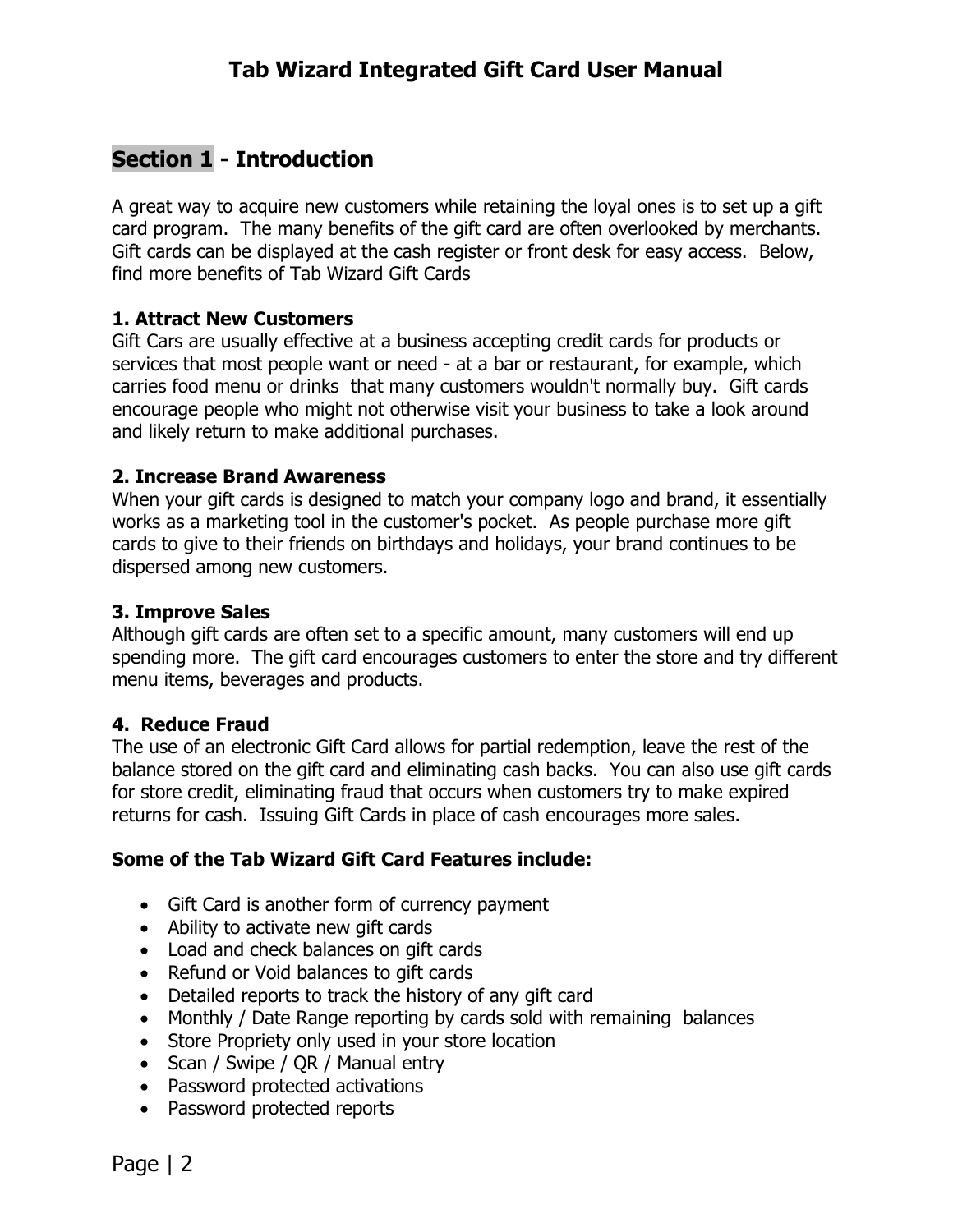### **Tab Wizard Integrated Gift Card User Manual**

#### **Section 2 - Gift Card Button Location**

**Note:** The Gift Card redemption method uses the current Gift Card button located from the [**Cash Tender**] button and disables the original Gift Card feature. The original Gift Card button allowed reporting of papered daily gift card sales but was never used as a means of accountability and functionality.

1. There is now a new button under [**Main**] > [**Gift Card**]. This button is where most of the Gift Card activity will occur to activate new cards, check balances, reload funds and check gift card history.

2. A new button located under [**Reports**] > [**Gift Card**] (to be modified later) for selecting reports of Gift Cards sold on a Date Range with the ability to sort and print by: Card Number, Date Activated, Date of Last Use, Balance Low to High, Balance High to Low and also displays the total balance open for all cards.

3. [**Cash Tender**] > [**Gift Card**]. This button allows to redeem the Gift Card as a form of payment.

### **Section 3 - Activating New Gift Cards**

- 1. Gift cards must be activated first by selecting [**Main**] > [**Gift Card**]
- 2. You will be prompted to **swipe, scan** or **manually** enter a card number. (if manually entering a number, the system will track that it was entered manually however, it is up to the business how they track placement of the customer card with no actual card)
- 3. If the card has not been previously used in the system, you will be prompted to activate by adding an amount to the card. Select [**Add Value**] (example: \$20.00) > [**Accept**] where you will be taken back to the sales grid.
- 4. Add any other items to sell to the grid and select a form of payment or select [**Accept**]
- 5. **All gift card transactions will print a balance receipt** to give to the customer with their card in hand. This feature cannot be turned off however, if a receipt didn't print, go back to [**Main**] > [**Gift Card**] > **Swipe the card** > [**Print Balance**]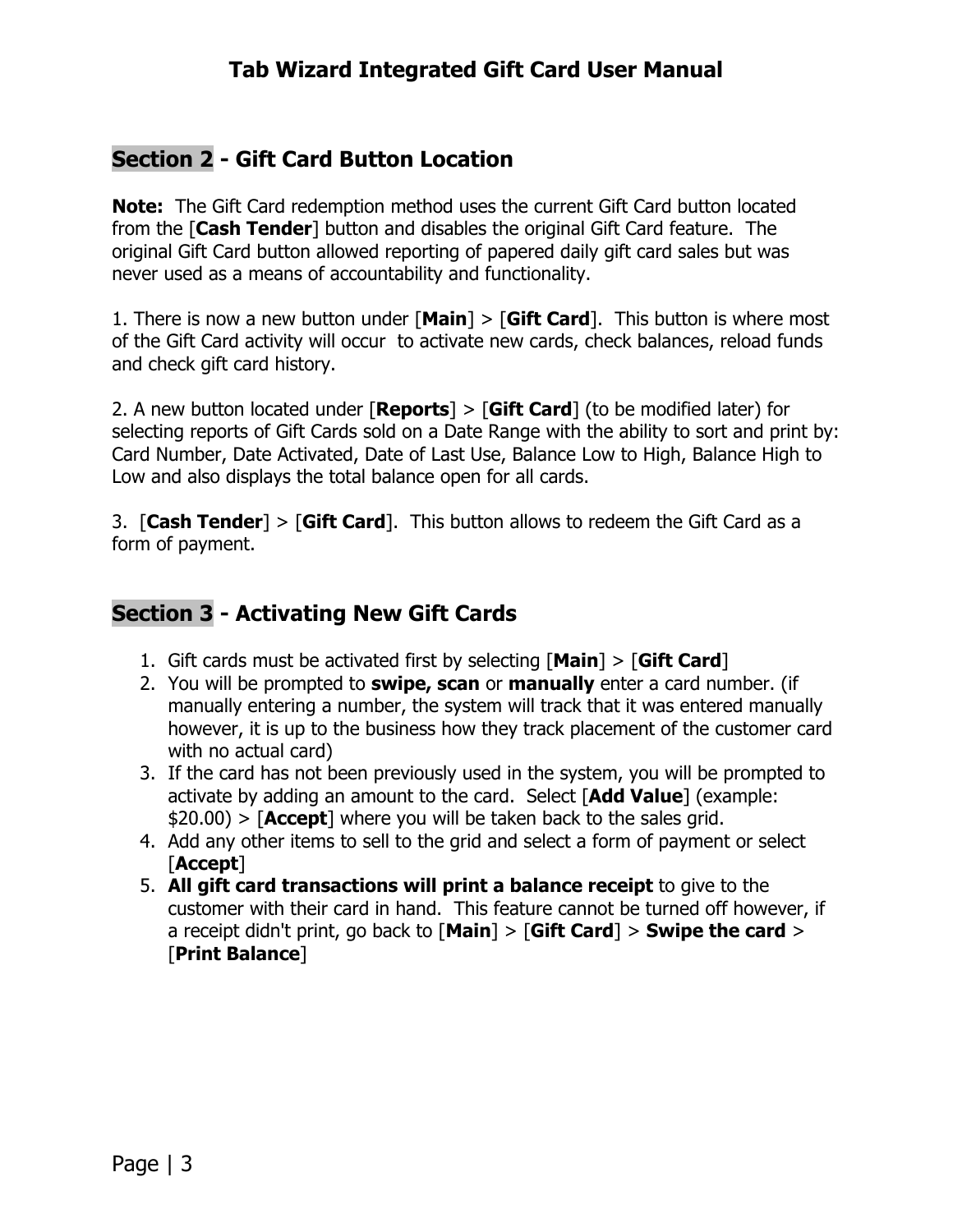## **Section 3 - Using a Gift Card as a form of payment**

- 1. After the sales grid is complete with products to sell, select [**Cash Tender**] > [**Gift Card**] > **Swipe or Scan a Gift Card**.
- 2. If a balance is on the card, you will then be back to the Sales Grid to finalize payment. Select [**Accept**] and wait for the receipt balance to print.
- 3. Hand the Gift Card and Receipt back to the customer.

### **Section 4 - Partial Payment - Cash, Check, Charge or Gift Card**

- 1. After the sales grid is complete with products to sell, select [**Cash Tender**] > [**Gift Card**] > **Swipe or Scan a Gift Card**.
- 2. Type in the **amount** you would like to pay via [**Cash**], [**Check**] or [**Charge**]
- 1. Notice the new **Balance Due amount**. Select [**Cash Tender**] > [**Gift Card**] where you will then taken to the Gift Card swipe screen.
- 2. **Swipe the Gift Card** > [**Accept**] and wait for the receipt balance to print.
- 3. Hand the **Credit Card**, **Gift Card** and **Balance Receipt** back to the customer.

# **Section 5 - Partial Payment - Credit Card (Integration) & Gift Card**

- 1. After the sales grid is complete with products to sell, select [**Cash Tender**] > [**Gift Card**] > **Swipe or Scan a Gift Card**.
- 2. Select [**Credit Card**] > [**Amount**] and change the credit card amount to the amount you would like to pay using the credit card.
- 3. Follow the credit card swipe prompts > [**Accept**]
- 4. Notice the new Balance Due amount. Select [**Cash Tender**] > [**Gift Card**] where you will then taken to the Gift Card swipe screen.
- 5. **Swipe the Gift Card** > [**Accept**] and wait for the receipt balance to print.
- 6. Hand the **Credit Card**, **Gift Card** and **Balance Receipt** back to the customer.

### **Section 6 - Balance Inquiry - Individual Card**

Select [**Main**] > [**Gift Car**d] > **Swipe the card** > **View** or [**Print Balance**]